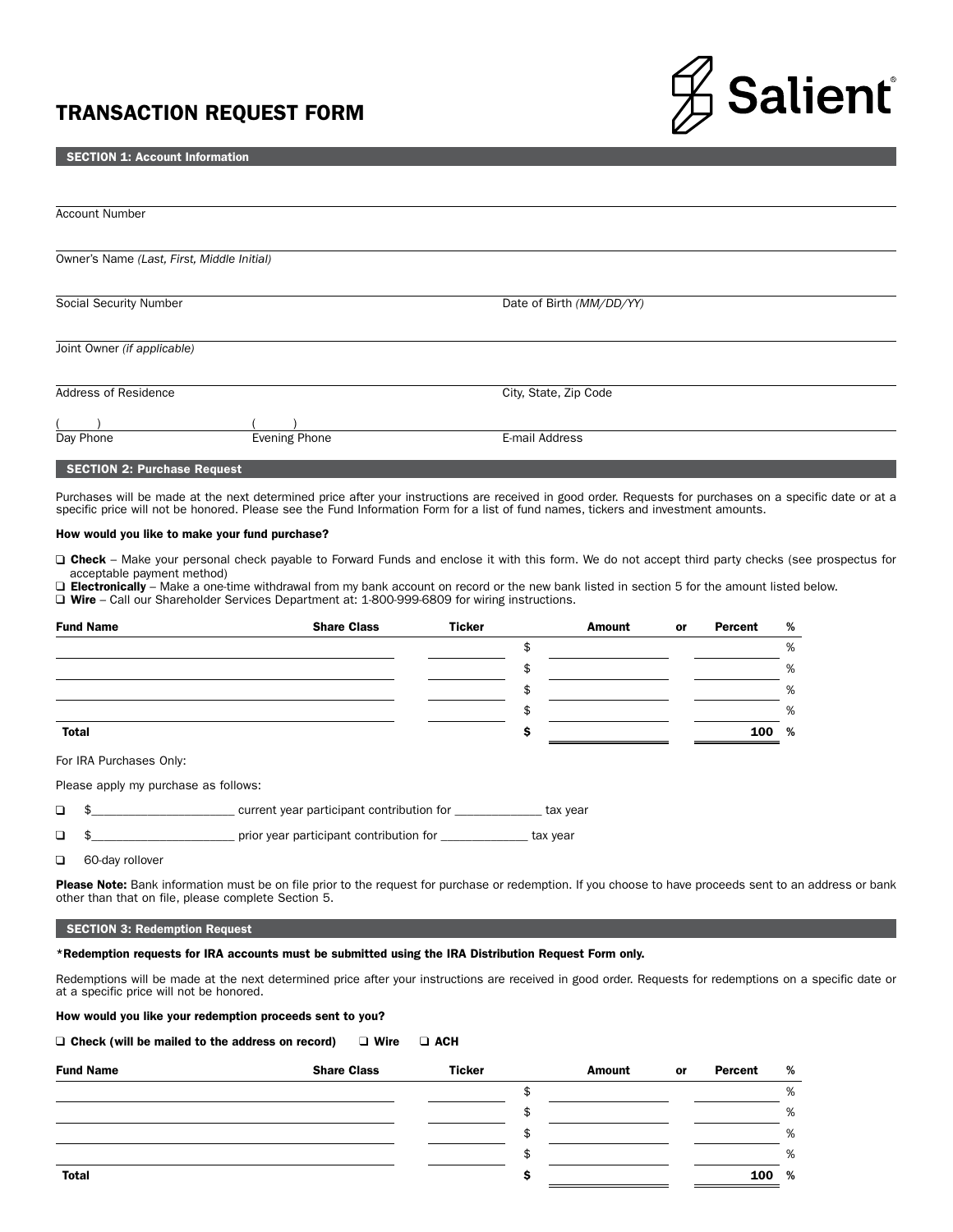# SECTION 3: Redemption Request (continued)

Please Note: Bank information must be on file prior to the request for purchase or redemption. If you choose to have proceeds sent to an address or bank other than that on file, please complete Section 5.

This form may not be used to elect a cost basis method or make changes to the cost basis method on your account. The cost basis of covered shares is determined using Average Cost, unless you have elected a different accounting method. To elect a different method, please complete a Cost Basis Election form or submit a letter of instruction. Non-covered shares are redeemed prior to covered shares unless otherwise specified at the time of the redemption.

#### SECTION 4: Exchange Request

Exchanges will be made at the next determined price after your instructions are received in good order. Requests for exchanges on a specific date or at a specific price will not be honored.

| Exchange FROM Fund Name and Share Class | Amount |  |
|-----------------------------------------|--------|--|
| Exchange INTO Fund Name and Share Class | Amount |  |
| Exchange FROM Fund Name and Share Class | Amount |  |
| Exchange INTO Fund Name and Share Class | Amount |  |

## SECTION 5: Bank & Alternate Payee Information

Please provide bank information if you are establishing or modifying wire transfer capabilities and/or ACH transfer capabilities.

□ I would like to add bank information to this account to authorize purchase and redemptions via: □ ACH transfer and/or □ Wire transfer. I understand this authorization will allow me to make such transactions via telephone with an Investor Service Representative; using the automated service line; or on the website at www.salientpartners.com.

**□** I would like to modify my current bank information on this account for purchases and redemptions via: □ ACH and/or □ Wire transfer.

| <b>Account type:</b> | $\Box$ Checking | $\Box$ Savings |                                                                                |
|----------------------|-----------------|----------------|--------------------------------------------------------------------------------|
|                      |                 |                |                                                                                |
|                      |                 |                |                                                                                |
|                      |                 |                |                                                                                |
| Name on Bank Account |                 |                |                                                                                |
|                      |                 |                |                                                                                |
|                      |                 |                |                                                                                |
| <b>Bank Name</b>     |                 |                | ABA Routing Number (First 9 digits at the bottom of the check or deposit slip) |
|                      |                 |                |                                                                                |
|                      |                 |                |                                                                                |

Bank Account Number *(Second set of numbers at the bottom of check or deposit slip)*

## Please attach a voided check or savings deposit slip from the specified bank account.

- <sup>n</sup> Adding/changing bank information requires a signature guarantee. *Please see Section 6.*
- <sup>n</sup> If the bank account holder is different than the Forward Funds account holder, please provide a separate letter of instruction signed by the bank account holder authorizing the use of the bank account. Letter of Instruction must be Medallion Guaranteed.

I authorize Forward Funds to initiate credit and debit entries to my account at the bank that I have indicated. I further agree that Forward Funds will not be held accountable for any loss, liability, or expense for acting upon my instructions. It is understood that this authorization may be terminated by me at any time by written notification to Forward Funds. The termination request will be effective as soon as Forward Funds has had reasonable time to act upon it.

Alternate Payee Instructions

| Alternate Payee Name |  |  |
|----------------------|--|--|
|----------------------|--|--|

Mailing Address City, State, Zip Code

<sup>n</sup> Adding/changing Payee Information requires a signature guarantee. *Please see Section 6*.